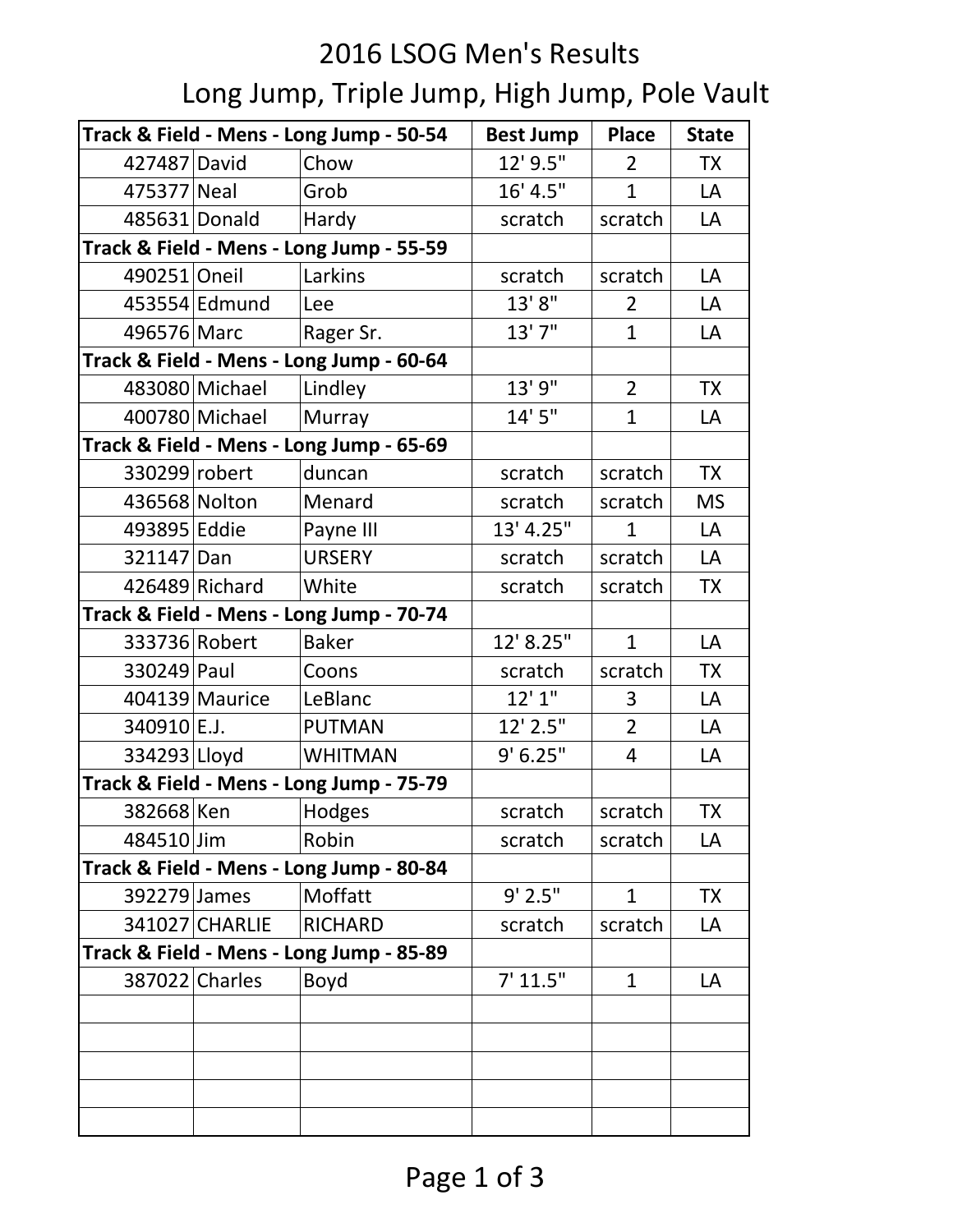## 2016 LSOG Men's Results Long Jump, Triple Jump, High Jump, Pole Vault

| Track & Field - Mens - High Jump - 50-54   |                 |                                            | <b>Best Jump</b> | Place          | <b>State</b> |
|--------------------------------------------|-----------------|--------------------------------------------|------------------|----------------|--------------|
| 427487 David                               |                 | Chow                                       | 3'8''            | $\mathbf{1}$   | <b>TX</b>    |
| Track & Field - Mens - High Jump - 55-59   |                 |                                            |                  |                |              |
|                                            | 453554 Edmund   | Lee                                        | 4'8''            | $\overline{2}$ | LA           |
|                                            | 389183 Gregory  | Vidos                                      | 5'6''            | $\mathbf{1}$   | LA           |
| Track & Field - Mens - High Jump - 60-64   |                 |                                            |                  |                |              |
|                                            | 400780 Michael  | Murray                                     | scratch          | scratch        | LA           |
| Track & Field - Mens - High Jump - 65-69   |                 |                                            |                  |                |              |
| 493895 Eddie                               |                 | Payne III                                  | 4' 4''           | $\mathbf{1}$   | LA           |
| 321147 Dan                                 |                 | <b>URSERY</b>                              | scratch          | scratch        | LA           |
|                                            |                 | Track & Field - Mens - High Jump - 70-74   |                  |                |              |
| 333736 Robert                              |                 | <b>Baker</b>                               | 3' 10''          | 3              | LA           |
| 330249 Paul                                |                 | Coons                                      | 3'6''            | 5              | <b>TX</b>    |
| 320951 joe                                 |                 | johnston                                   | 4' 4''           | $\overline{2}$ | FL.          |
|                                            | 404139 Maurice  | LeBlanc                                    | 4'6''            | $\mathbf{1}$   | LA           |
| 340910 E.J.                                |                 | <b>PUTMAN</b>                              | 3' 8''           | $\overline{4}$ | LA           |
| 334293 Lloyd                               |                 | <b>WHITMAN</b>                             | scratch          | scratch        | LA           |
|                                            |                 | Track & Field - Mens - High Jump - 80-84   |                  |                |              |
| 392279 James                               |                 | Moffatt                                    | scratch          | scratch        | <b>TX</b>    |
| Track & Field - Mens - High Jump - 85-89   |                 |                                            |                  |                |              |
|                                            | 496525 Dominick | Greco                                      | scratch          | scratch        | <b>TX</b>    |
| 326652 John                                |                 | Poche                                      | 3'6''            | $\mathbf{1}$   | LA           |
| Track & Field - Mens - Triple Jump - 50-54 |                 |                                            |                  |                |              |
| 427487 David                               |                 | Chow                                       | 24' 9.5"         | 3              | <b>TX</b>    |
| 475377 Neal                                |                 | Grob                                       | 35' 4"           | $\mathbf{1}$   | LA           |
|                                            | 389105 Donald   | Hardy                                      | 34' 6.75"        | $\overline{2}$ | LA           |
|                                            |                 | Track & Field - Mens - Triple Jump - 60-64 |                  |                |              |
|                                            | 400780 Michael  | Murray                                     | 26'8"            | $\mathbf{1}$   | LA           |
|                                            |                 | Track & Field - Mens - Triple Jump - 65-69 |                  |                |              |
| 330299 robert                              |                 | duncan                                     | scratch          | scratch        | <b>TX</b>    |
| 321147 Dan                                 |                 | <b>URSERY</b>                              | scratch          | scratch        | LA           |
| Track & Field - Mens - Triple Jump - 70-74 |                 |                                            |                  |                |              |
| 333736 Robert                              |                 | <b>Baker</b>                               | 26'3''           | $\mathbf{1}$   | LA           |
|                                            | 404139 Maurice  | LeBlanc                                    | 25' 9.5"         | $\overline{2}$ | LA           |
| 334293 Lloyd                               |                 | <b>WHITMAN</b>                             | 23'2''           | $\overline{3}$ | LA           |
|                                            |                 |                                            |                  |                |              |